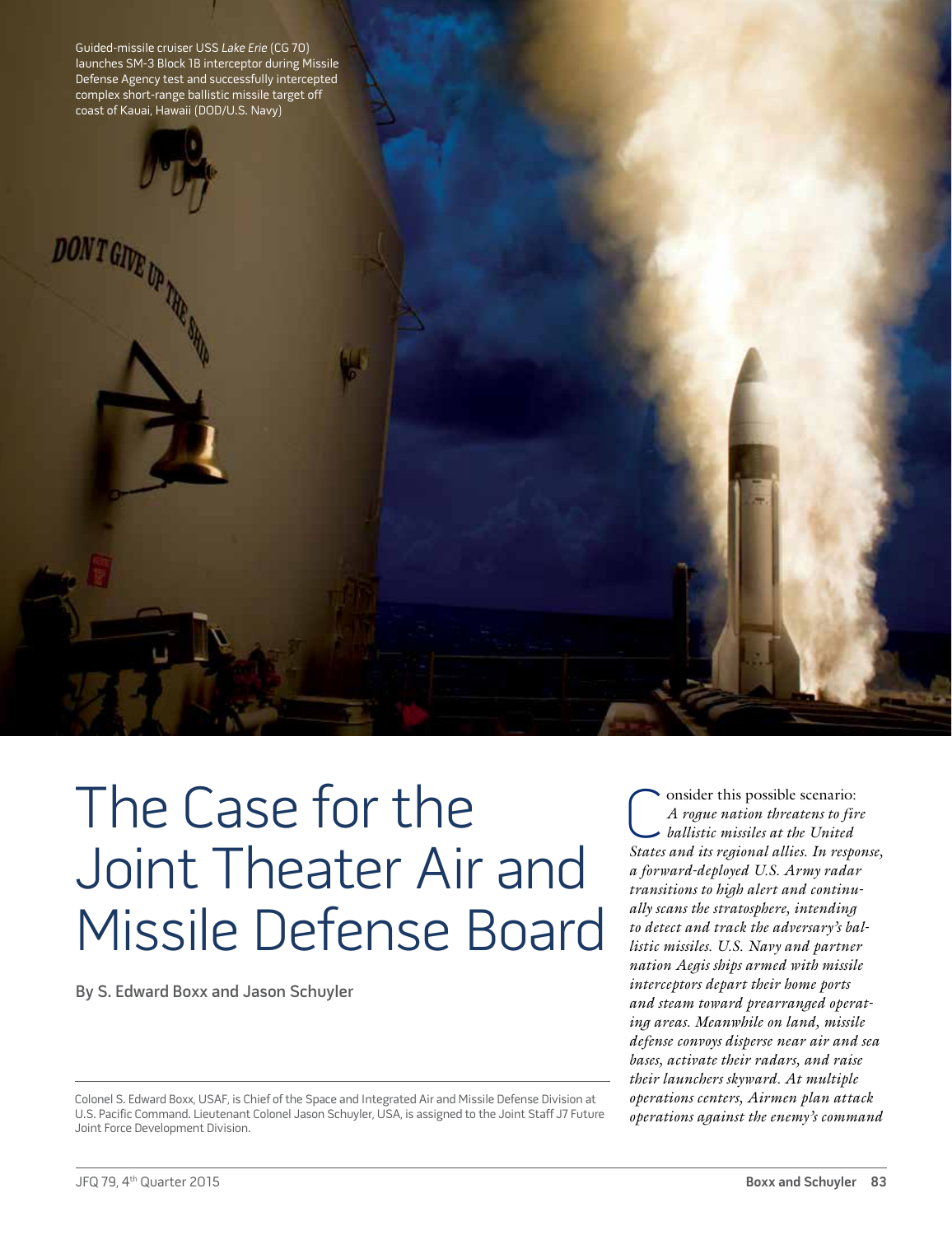*and control and missile defense units. These joint missile defense movements require a sophisticated response, but what should the mechanism be to socialize, synchronize, and recommend these actions within a geographic combatant command? The answer: that mechanism would include inputs from the land, maritime, and air commanders (along with supporting agencies), yet present a holistic, inclusive, and effective missile defense response from the joint force commander.*

Planning and executing a layered missile defense using the assets mentioned in the scenario requires coordination and integration among the land, maritime, and air components as well as subunified and regional missile defense partners. Not surprisingly, these resources for integrated air and missile defense will continue to be limited, as recognized by the Chairman of the Joint Chiefs of Staff in his *Joint Integrated Air and Missile Defense: Vision 2020*. 1 Missile defense systems are complex, expensive, and limited in number, and the lack of affordable interceptors gives potential adversaries a cost advantage as it is cheaper and easier to launch ballistic missiles than to successfully intercept them. Navy Aegis ships, the Army Terminal High Altitude Area Defense (THAAD) system, and Patriot PAC-3 systems have proven and impressive intercept records.2 Yet these systems are finite in number, cost millions of dollars, and are in high demand across the combatant command's (CCMD's) area of responsibility (AOR). In short, integrated air and missile defense (IAMD) is an inherently joint and increasingly multinational and cross-CCMD mission area. How the geographic combatant commander or joint force commander (JFC) orchestrates these multi-Service and international missile defense operations requires a joint mechanism that is responsive and linked to the CCMD's battle rhythm.

One solution is to operationalize the CCMD staff through the Board, Bureau, Center, Cells Working Group (B2C2WG) process with a dedicated and collaborative air and missile defense board—akin to the well-known and practiced joint targeting coordination

board or the joint collection management board. A missile defense coordination forum does not exist in joint doctrine, yet a joint theater air and missile defense (JTAMD) board, fed by a supporting JTAMD working group, could provide the much needed joint IAMD planning and coordination support capability to the theater area air defense commander (AADC) and the joint force commander.

## **B2C2WG Defined**

The hierarchal Napoleonic system of "J-codes" has of course been used by military organizations for centuries and continues to align commanders and their staffs. But CCMDs and staffs have searched for responsive processes to function more effectively in a diverse, complex, and ever-changing geopolitical environment.3 The B2C2WG template offers a possible solution and has been embraced by U.S. Pacific Command (USPACOM) during its transition to an *operationalized* headquarters. In the past, CCMD headquarters relied on subordinate task forces as the operational sinew for the theater; now, however, the USPACOM directorates fulfill the operational as well as traditional strategic responsibilities. So instead of completely eliminating the 200-year-old system, USPACOM maintains the J-code system as a recognizable CCMD staff structure, but distinguishes the need to coordinate laterally through the vertically aligned staffs. Therefore, the B2C2WG process has been adopted as the mechanism to interconnect combatant command J-coded directorates and assimilate planners, operators, intelligence agencies, and stakeholders while simultaneously connecting with the functional component commands. The B2C2WG process has enabled traditional organizations to more effectively integrate and synchronize the battle rhythm process, in both peacetime and crisis. In November 2013, Operation *Damayan* (the coordinated theater-wide response to a massive typhoon that struck the Philippines) validated this methodology. It illustrated the ability of the USPACOM staffs, subordinate task forces, partner nations, and interagency

teams to rapidly employ a productive and sustainable battle rhythm during a crisis.

The same responsiveness demonstrated in the *Damayan* relief efforts needs to be applied to missile defense and should be included in the USPACOM B2C2WG process. North Korea's missile arsenal remains a worrisome threat to U.S. and allied security and in fact continues to grow, as evidenced by the 2014 firing of ballistic missiles into the sea toward Japan. Successive USPACOM commanders continue to describe North Korea's nuclear and missile capabilities and its proliferation of weapons of mass destruction and associated technologies as the major challenge to stability in the region.4 The enormity of the region (the USPACOM AOR covers half the Earth, contains over three billion people, and includes the world's three largest economies and one-third of all U.S. trade) also epitomizes missile defense challenges. The obligation to multiple subunified commands and treaty obligations further strain the demand for limited missile defense resources. Of the seven total security treaties signed by the United States, five reside in the USPACOM AOR with Australia, Japan, the Philippines, South Korea, and Thailand. Each represents differing missile defense capabilities, and further exemplifies the need for a doctrinally recognized, theaterwide ITAMD board.

Northeast Asia, and in particular the potential battlespace between the Korean Peninsula and the Japanese archipelago, illustrates the complexity of missile defense in the USPACOM AOR and the need for the JTAMD board. For example, the Republic of Korea's navy employs *KDX-III*-class Aegis destroyers and Patriot PAC-2 missile batteries, while nearby Japan uses *Kongo*-class Aegis ships and Patriot PAC-2/3 interceptors. In and around both countries, U.S. forces (possessing similar Patriot and Aegis assets) must be able to complement the regional defense architecture while protecting the homeland from intermediate and intercontinental ballistic missiles targeting Guam and the United States. Sensors such as AN/TPY-2 and SPY-1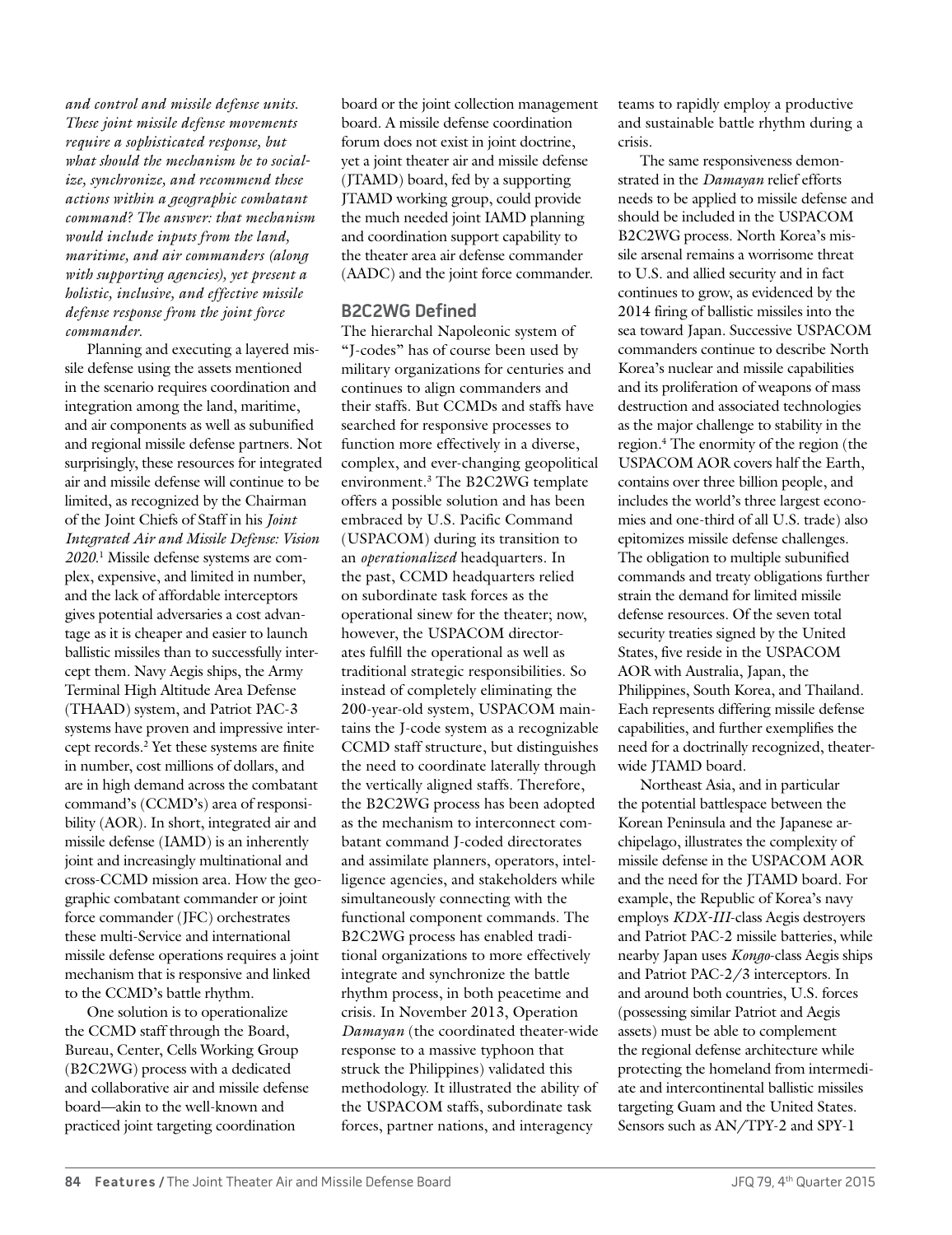

General James D. Thurman, United Nations Command, Combined Forces Command and United States Forces Korea commander, and General Kwon Oh Sung, Combined Forces Command deputy commander, brief Republic of Korea President Park Geun-hye on status of Ulchi Freedom Guardian exercise, August 22, 2013 (U.S. Army/Brian Gibbons)

radars and Japanese and Korean sensors can cue other systems, greatly reducing the time required to compute firing solutions. Concepts such as "launch on remote" and "engage on remote" via datalinks are significantly extending the range of missile intercepts—meaning a successful ballistic missile defense (BMD) kill chain (sensors, shooters, command and control) must overcome regional and political boundaries. For instance, a U.S. Aegis ship positioned between South Korea and Japan could impact missile defense for either country. With an overlapping defense framework, ships and ground-based units are assigned primary defense responsibilities such as those found in the defended asset list (DAL). But if coordinated and planned, these systems can also assist one another as a "backup" shooter and, in some cases, serve as the tertiary defense. It is imperative that these efforts are synchronized

because of the finite numbers of Patriot, THAAD, and SM-3 interceptors and the multirole mission requirement to provide an air defense capability within the AOR.5 To effectively manage these limited assets, the JFC and the AADC staffs must have an adaptable coordination mechanism to rapidly plan across vertically stovepiped organizational hierarchies. The theater AADC certainly retains the prerogative to engage the JFC in all air and missile defense issues at any time. However, due to the complex relationships among partner nations, other U.S. agencies, and CCMDs, the JTAMD board's ability to plug into the CCMD commander's battle rhythm could hasten theater and cross-AOR missile defense coordination.

Currently in U.S. Army doctrine, a theater air and missile defense (TAMD) coordination board (formerly known as a reprioritization board) led by the deputy AADC exists primarily to recommend

changes to the DAL, a JFC-approved list of protected assets connected to a specific operations plan.6 The joint TAMD board would build upon this framework, open the aperture to other topics besides DAL prioritization, and include other members. Coalition participation early in the C2B2WG process could facilitate faster allied approval and collaboration on proposed operations. In addition to multinational participation, other JTAMD board members/observers should also include subunified commands such as U.S. Forces Korea (USFK) and U.S. Forces Japan (USFJ). An IAMD functional representative from the CCMD or JTF headquarters and, in some instances, other missile defense organizations would also attend. The Missile Defense Agency (MDA), the U.S. Strategic Command (USSTRATCOM) Joint Force Functional Component Command for Integrated Missile Defense, and the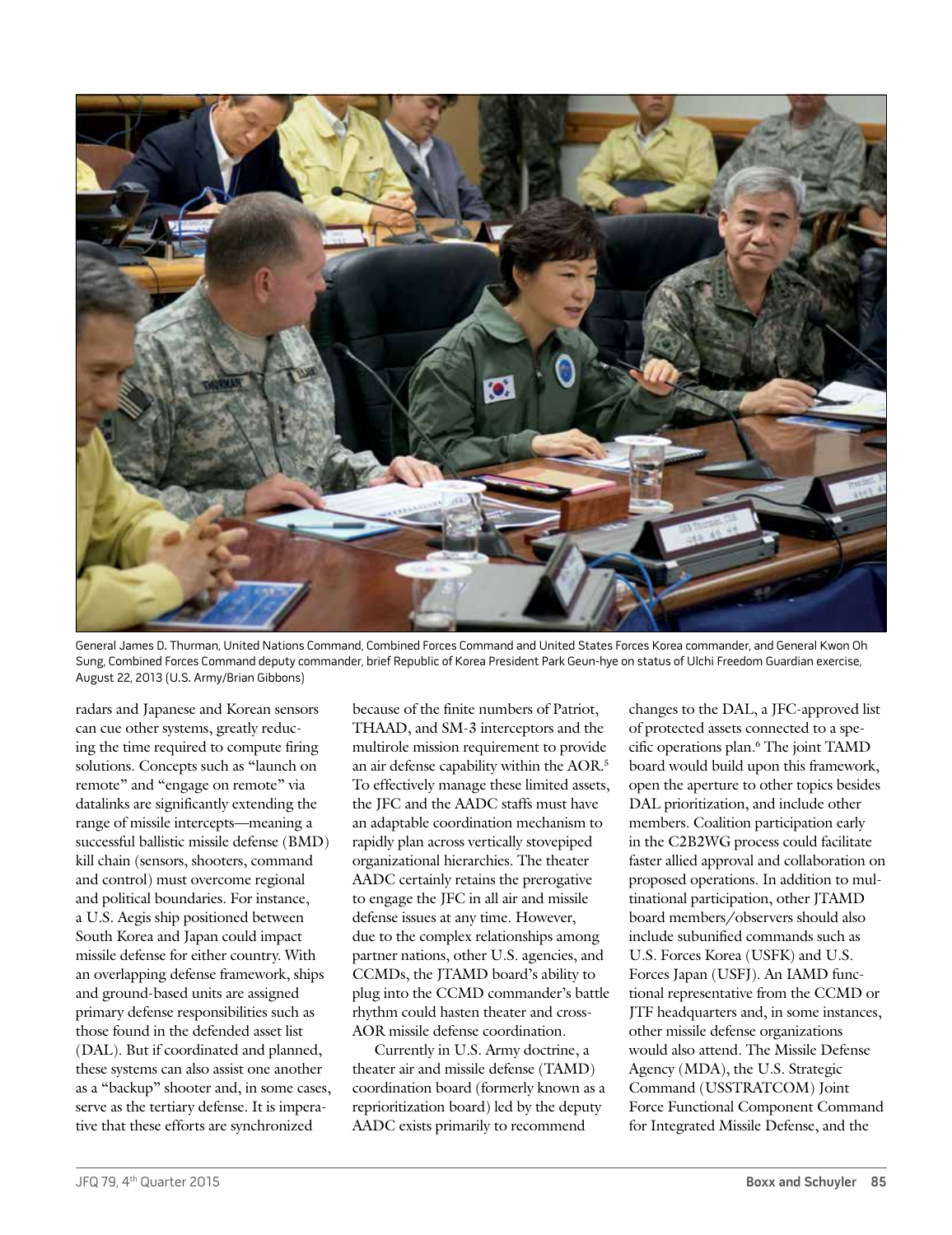

U.S. Soldiers perform pre-launch checks on Patriot missile launcher as part of field training exercise on Kadena Air Base, Japan (U.S. Air Force/Maeson Elleman)

Joint Integrated Air and Missile Defense Organization already provide liaison officers to USPACOM, and their participation would allow the vital contributions of those supporting organizations. As a case in point, the MDA Sea-Based X-Band radar, normally used for testing, could augment an operational layered missile defense, but would require inter-CCMD coordination. Other ITAMD board observers would include the global force management and the J4 munitions divisions in order to facilitate requests for forces and expedite replenishment of high-demand replacement missiles.

In an attempt to mimic and codify the success of the staff response during Operation *Damayan* and other B2C2WG achievements, USPACOM AADC and CCMD officers explored ways to improve missile defense integration with the goal of a collaborative problem-solving process. Subsequently, during Exercise Keen Edge 2014, the deputy AADC expanded

the U.S. Army's process to include joint participants such as USFJ, the Japanese Self-Defense Forces, and CCMD officers. Additionally, during Exercise Ulchi Freedom Guardian, USFK and the theater deputy AADC further refined the joint process with Republic of Korea forces. Both exercises demonstrated the success of an inclusive JTAMD board by improved allied involvement during planning, and significantly aligned the staffs in supporting the missile defense weight of effort. With further improvements to the JTAMD process, continuing development of IAMD officers, and additional changes to joint doctrine, missile defense could become even more effective.

## **Recommendations**

First, the JTAMD planning process should be adopted as a joint IAMD planning capability and must be exercised regularly and continually refined. Combatant commands need to adopt

a coordinated and integrated approach to missile defense training scenarios that include all elements, from tactical units (sensors and shooters) all the way to national command authorities. Air and missile defense must be considered early in exercise development, and all training, testing, and evaluation events should dovetail into an overall tactical-operational-strategic "pathway to victory" road map. The deputy AADC-led JTAMD board should offer a forum to formulate and provide timely adjudicated solutions not only for DAL priority, but also for interceptor resupply, requests for additional forces, cross-CCMD coordination, and changes to regional defense and readiness postures (alert states). Complex missile defense systems are increasingly no longer just regional, but impact multiple commands, and thus maintenance requirements for long-range radars such as the AN/TPY-2 need an operation-